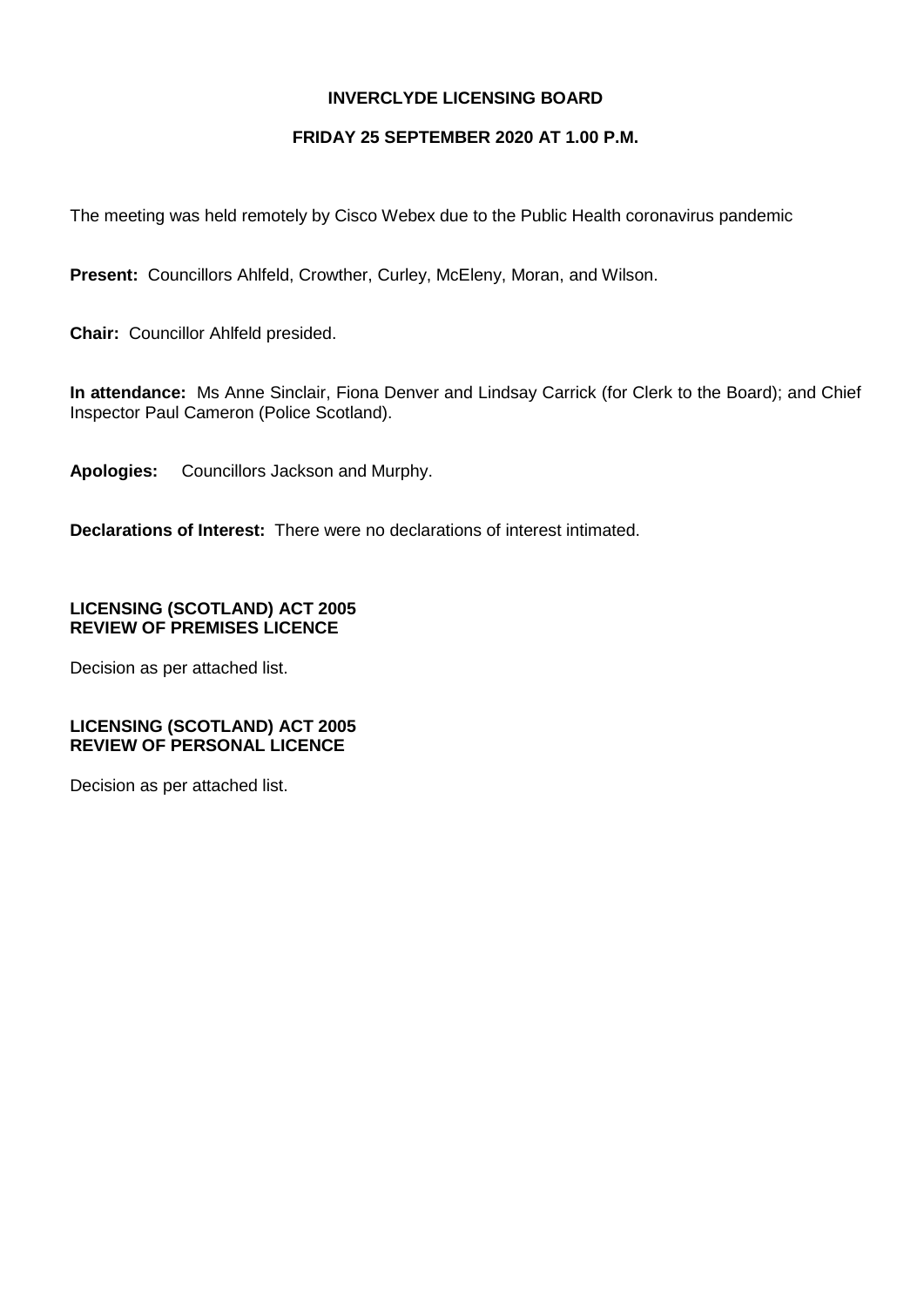#### INVERCLYDE LICENSING BOARD – 25 SEPTEMBER 2020

#### LICENSING (SCOTLAND) ACT 2005

#### (1) REVIEW OF PREMISES LICENCE

# No Licence Holder **Research Construction** Premises Premises Premises and Decision

1. Furhan Rafiq **Nisa Day to Day**

6 East Crawford Street Greenock

**NO GROUNDS FOR REVIEW**

Mr Stephen McGowan, Messrs TLT was present representing the licence holder together with Mr Furhan Rafiq, the licence holder.

Ms Sinclair advised that the intention would be to conjoin the Review Hearing pertaining to the Premises Licence and the Personal Licence of Furhan Rafiq as the circumstances surrounding both Reviews are essentially the same. The Board Members, Chief Inspector Cameron and Mr McGowan agreed to this procedure.

Ms Sinclair read the contents of the Police Scotland letter dated 15 July 2020 requesting the review of the Premises Licence and Police Scotland letter dated 31 August 2020 requesting the review of the Personal Licence held by Mr Rafiq. Ms Sinclair advised that a number of e-mails had been submitted by Mr McGowan and asked if the Chief Inspector is willing for all correspondence to be read prior to all matters being considered. Chief Inspector Cameron had no objections to the proposal. Ms Sinclair read the five items of supporting documentation submitted by Mr McGowan. Copies of the all the documentation to be considered was previously circulated to Members.

Chief Inspector Cameron confirmed he had nothing further to add to the information provided within the letters as read however highlighted the Police concerns.

The Chair advised that he recognised this is a difficult case as the matters being discussed are sub-judice and asked Mr McGowan to provide his comments.

Mr McGowan addressed the Board providing background information on Mr Rafig, his family, running of the business and his deep regret of the occurrence of this incident. Mr McGowan provided details of the incident and how it escalated and the reason for Mr Rafiq's reaction in these circumstances. Mr McGowan spoke on the letters of support submitted which showed Mr Rafiq's character, how he is considered by the local community and how he supports his customers. Mr McGowan then expanded on the details within the Police letters and asked Members to take all the points raised into consideration when making their decision.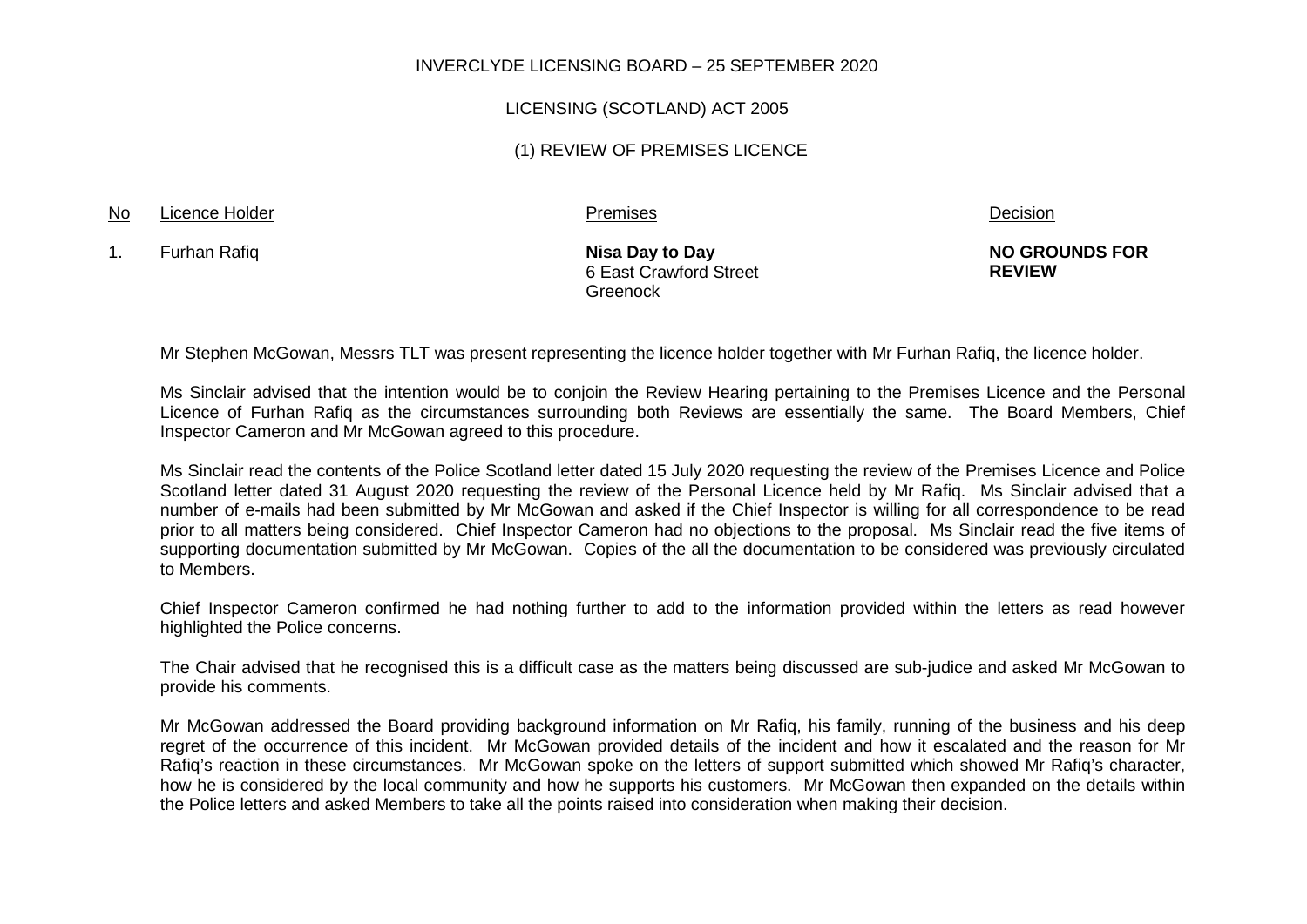The Chair opened discussions and there followed questions and answers between all participants, after which, the Chair requested Chief Inspector Cameron and Mr McGowan to summarise their submissions to the Board.

After full discussion, Councillor McEleny moved that no grounds for review are met which was unanimously agreed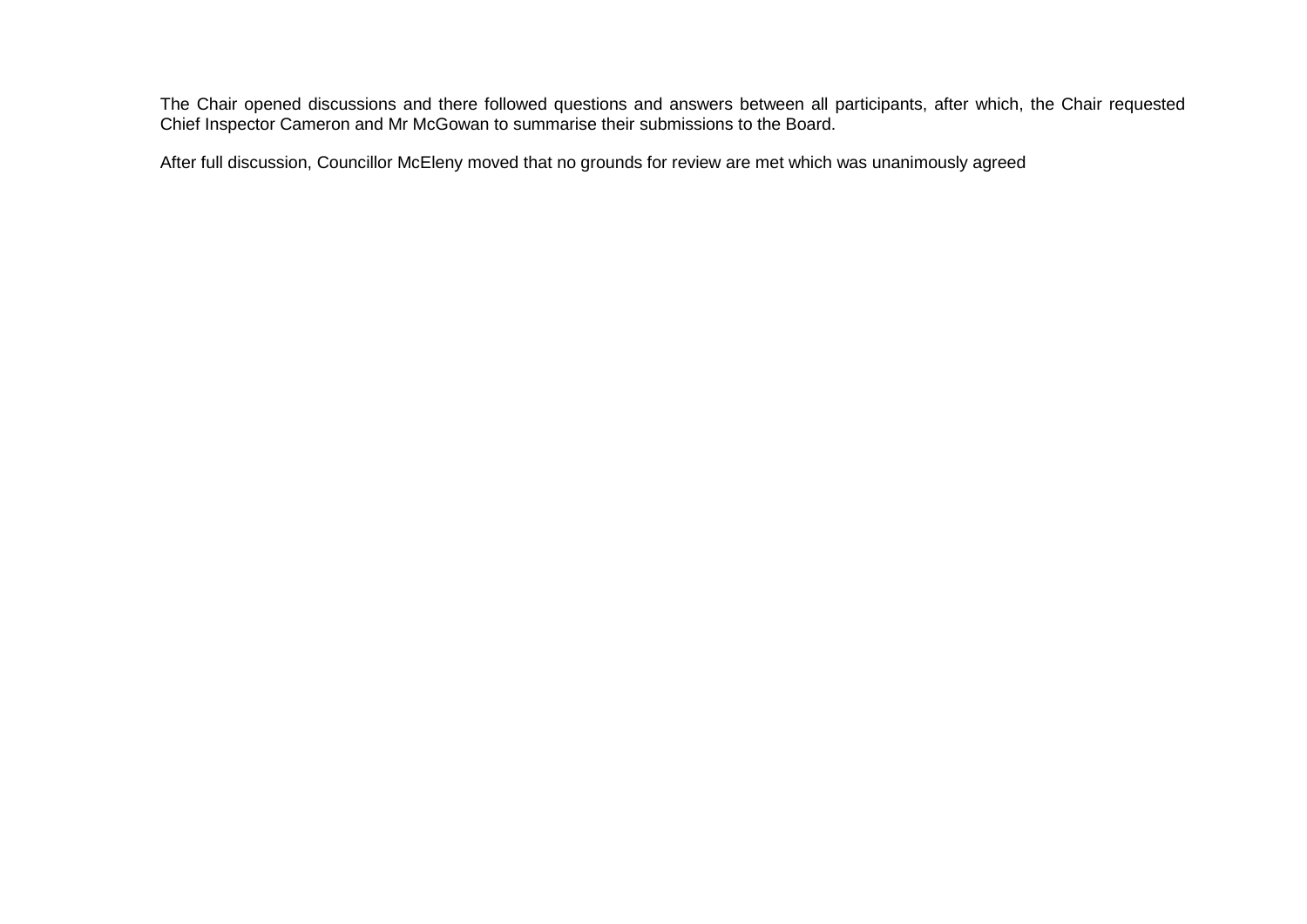#### INVERCLYDE LICENSING BOARD – 25 SEPTEMBER 2020

#### LICENSING (SCOTLAND) ACT 2005

#### (2) REVIEW OF PERSONAL LICENCE

| $\underline{\mathsf{No}}$ | Licence Holder | Personal Licence Details     |                                 | Decision                                            |
|---------------------------|----------------|------------------------------|---------------------------------|-----------------------------------------------------|
|                           | Furhan Rafiq   | Personal Licence No. GC12387 |                                 | <b>NO GROUNDS FOR</b><br><b>REVIEW AT THIS TIME</b> |
|                           |                | <b>Issue Date:</b>           | 24 February 2020                |                                                     |
|                           |                | <b>Issuing Authority:</b>    | City of Glasgow Licensing Board |                                                     |

Mr Stephen McGowan, Messrs TLT was present representing the licence holder together with Mr Furhan Rafiq, the licence holder.

Ms Sinclair advised that the intention would be to conjoin the Review Hearing pertaining to the Premises Licence and the Personal Licence of Furhan Rafiq as the circumstances surrounding both Reviews are essentially the same. The Board Members, Chief Inspector Cameron and Mr McGowan agreed to this procedure.

Ms Sinclair read the contents of the Police Scotland letter dated 15 July 2020 requesting the review of the Premises Licence and Police Scotland letter dated 31 August 2020 requesting the review of the Personal Licence held by Mr Rafiq. Ms Sinclair advised that a number of e-mails had been submitted by Mr McGowan and asked if the Chief Inspector is willing for all correspondence to be read prior to all matters being considered. Chief Inspector Cameron had no objections to the proposal. Ms Sinclair read the five items of supporting documentation submitted by Mr McGowan. Copies of the all the documentation to be considered was previously circulated to Members.

Chief Inspector Cameron confirmed he had nothing further to add to the information provided within the letters as read however highlighted the Police concerns.

The Chair advised that he recognised this is a difficult case as the matters being discussed are sub-judice and asked Mr McGowan to provide his comments.